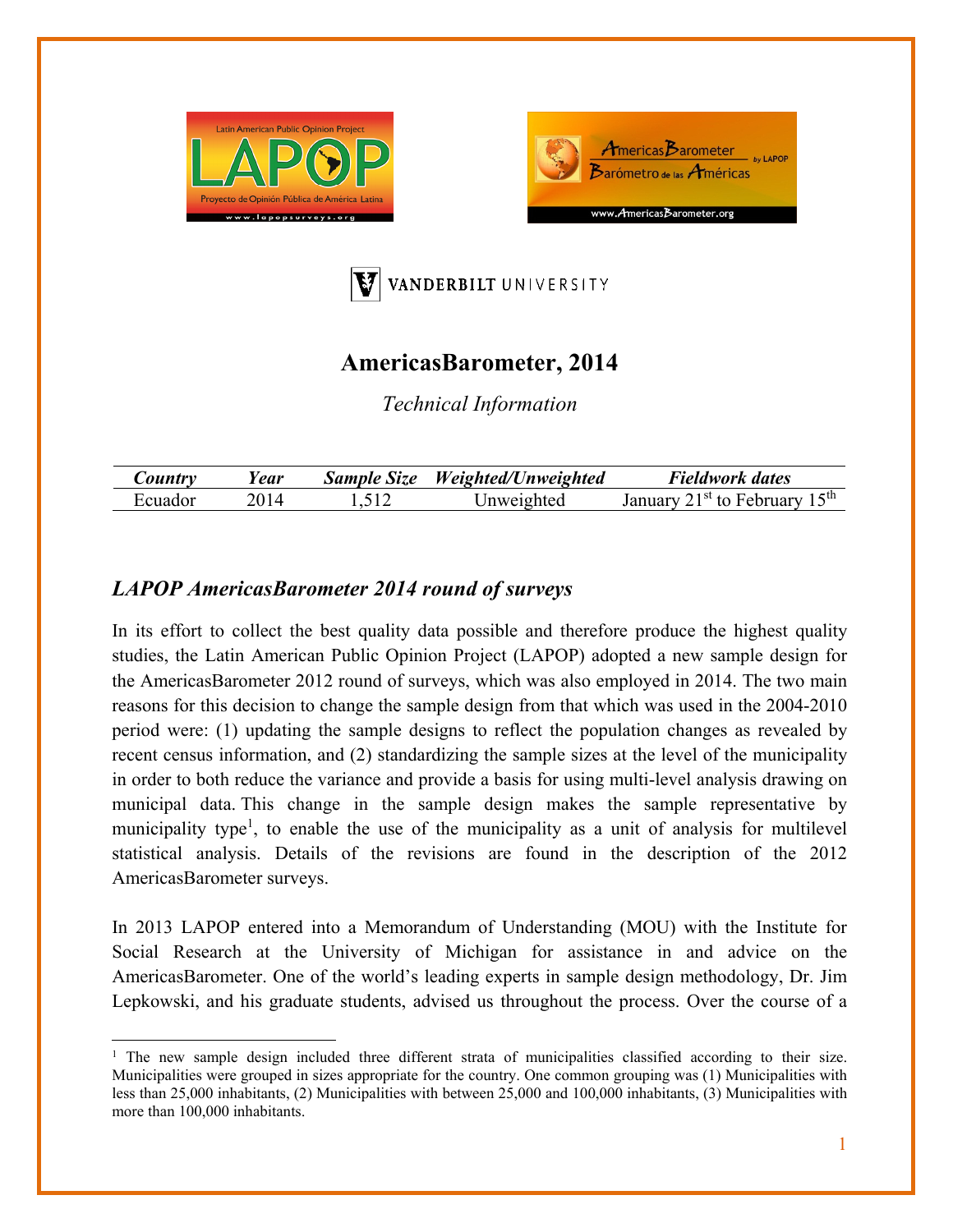year we worked with Dr. Lepkowski and his team of graduate students to review each previously developed sample design and to secure their input and advice on new designs. Our colleagues at the University of Michigan, confirmed that LAPOP had already been following the best practices, within the limits of resources at our disposal, in its sample design. Our own review of the major update we carried out in 2012 sample design left us pleased in almost every respect. The effort to obtain a standard sample size per municipality/canton/parish did not have any adverse impact on intra-class correlation levels, yet has given us a basis for calculating context effects at the local level. In some particular cases, however, in the 2014 round we requested country teams to conduct specific alterations, like updating their sampling frame to take into consideration (if available) the new 2010-2011 national census information. We also asked teams to verify that the 2012 sample design continues to reflect and represent each country population structure and distribution.

Finally, after several rounds of consultations and technical discussions with experts at the ISR at the University of Michigan on how to update the 2012 samples for the 2014 round of surveys, LAPOP requested that countries to update their samples at the block level while retaining the same primary and sub-stratification units (i.e., *Estratopri, Municipalities and Census Segments)*  that were included in the 2012 sample. This means that users of prior AmericasBarometer surveys can do so knowing that the designs across time remain very similar, if not identical. Countries that had new population census available and did not experience significant population shifts or changes in their population distribution were asked to replicate the 2012 sample using the latest census information available and to replace the sampling points at the block level.

With respect to *data collection*, in the 2014 round of the AmericasBarometer we expanded the use of handheld electronic devices. For the first time, we employed for data collection the "Adgys"© questionnaire app designed by our partners in Cochabamba, Bolivia. The use of electronic devices for interviews and data entry in the field reduces data entry errors, supports the use of multiple languages, and permits LAPOP to track on a daily basis the progress of the survey, down to the location of interviews (which are monitored in real time, or nearly real time, but not recorded into the public datasets in order to preserve respondents' privacy) and the timing of the interviews. The team in Bolivia worked long hours to program the samples and questionnaires into the Adgys platform for the 20 countries in which we used this technology. In the remaining 6 countries we continued our use of PDAs and a Windows Mobile-based software application supported by our hardworking partners at the University of Costa Rica.

The remaining pages of this technical note describe the sample design of the AmericasBarometer 2014 survey in Ecuador.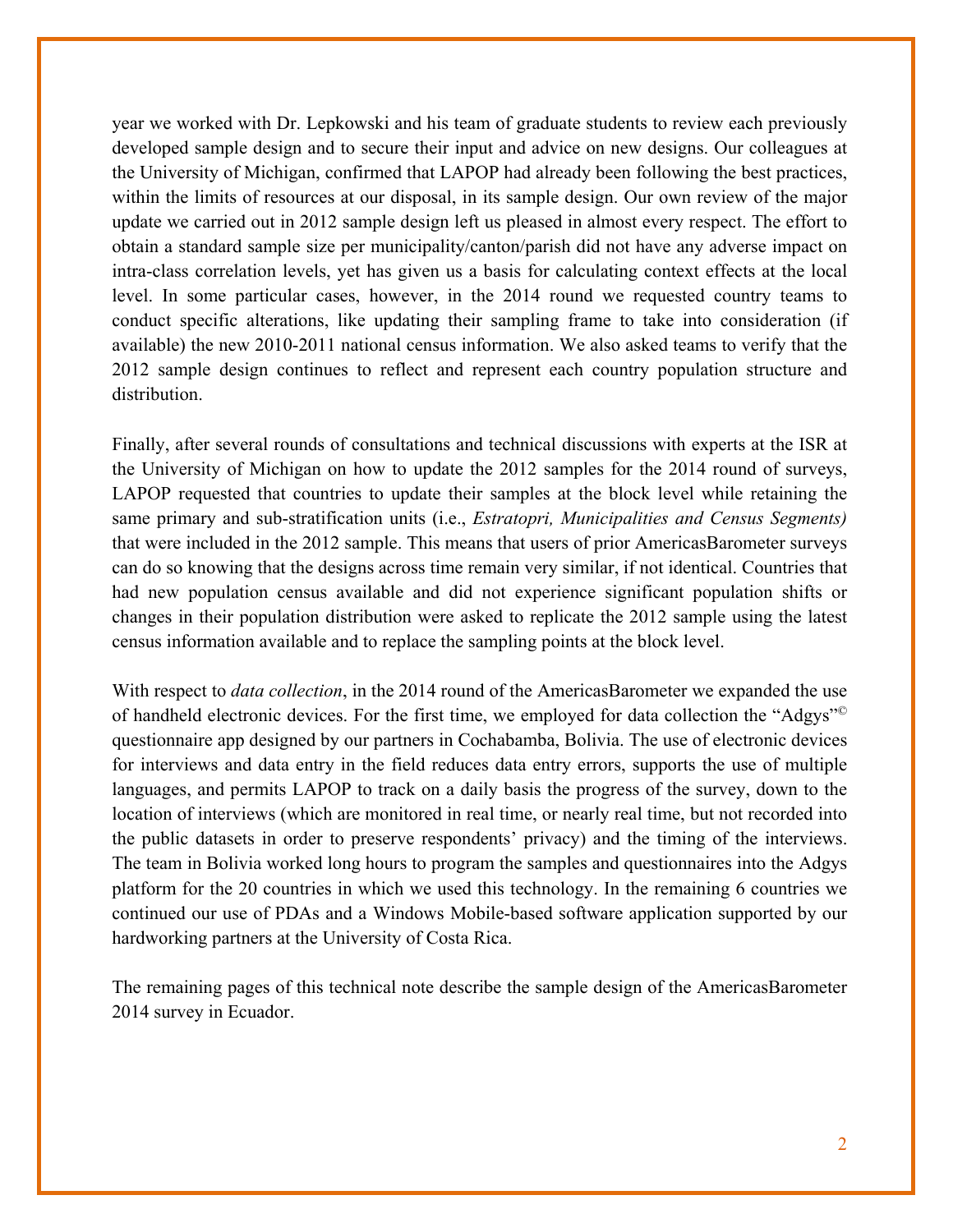## *Ecuador 2014 AmericasBarometer Round*

The 2014 survey was conducted by Vanderbilt University with the field work being carried out by Prime Consulting. The 2014 AmericasBarometer received generous support from many sources, including USAID, UNDP, IADB, Vanderbilt U., Princeton U., Université Laval, U. of Notre Dame, among others.

This survey was carried out between January  $21<sup>st</sup>$  and February 15<sup>th</sup>, 2014 as part of the LAPOP AmericasBarometer 2014 wave of surveys. It is a follow-up -of the national surveys of 2001, 2004, 2006, 2008, 2010 and 2012 carried out by the LAPOP. The project used a national probability sample design of voting-age adults, with a total N of 1,512 people. It involved face-to-face interviews conducted in Spanish, with some interviews in Quichua for monolingual speakers of those languages. The survey used a complex sample design, taking into account stratification and clustering, and weighting.

The sample is composed of six strata representing the three main geographical regions: Coast, Highlands, and the Amazon. Since the Amazon region has a small population and has less than 200 interviews, the sample for this stratum is not representative. The insular province of Galapagos was not included in the sample. Each region was further sub-stratified by size of municipality and by urban and rural areas. Respondents were selected in clusters of 6 interviews.

Table 1 shows the unweighted sample size in each of the three regions (strata) and by municipality size.

| <b>Strata</b>                         | <b>Unweighted Sample Size</b> |
|---------------------------------------|-------------------------------|
| Costa (Coast)                         | 757                           |
| Sierra (Highlands)                    | 683                           |
| Amazon                                | 72                            |
| <b>Total</b>                          | 1,512                         |
|                                       |                               |
| <b>Size of Municipality</b>           |                               |
| More than 100,000 inhabitants         | 900                           |
| Between 25,000 and 99,999 inhabitants | 378                           |
| Between 2,000 and 24,999 inhabitants  | 234                           |
| <b>Total</b>                          | 1,512                         |
|                                       |                               |

**Table 1: Sample sizes by Strata and Municipality Size in the 2014 AmericasBarometer Survey in Ecuador**